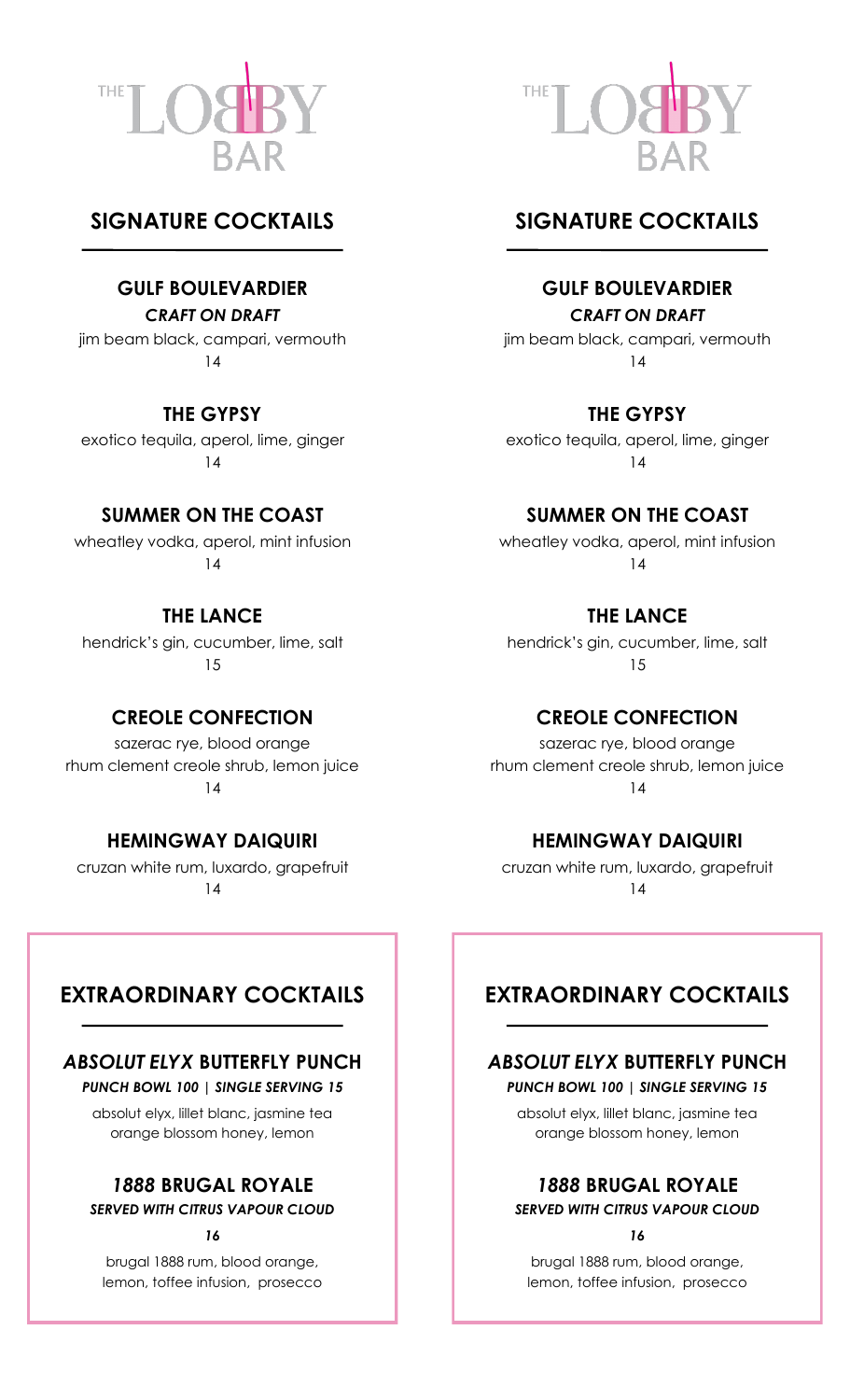



## **BEER**

## **BOTTLED**

| <b>BUDWEISER</b>        | $5.0\%$ |
|-------------------------|---------|
| <b>BUD LIGHT</b>        | $4.2\%$ |
| <b>MILLER LIGHT</b>     | $4.2\%$ |
| <b>COORS LIGHT</b>      | $4.2\%$ |
| <b>MICHELOB ULTRA</b>   | $4.2\%$ |
| <b>STELLA</b>           | $5.2\%$ |
| <b>BLUE MOON</b>        | 5.4%    |
| <b>CIGAR CITY LAGER</b> | $4.5\%$ |
| <b>JAI ALAI</b>         | 7.5%    |
| <b>ANGRY ORCHARD</b>    | $5.0\%$ |

# **BOTTLED**

**BEER**

| <b>BUDWEISER</b>        | 5.0%      |
|-------------------------|-----------|
| <b>BUD LIGHT</b>        | $4.2\%$   |
| MILLER LIGHT            | $4.2\%$   |
| <b>COORS LIGHT</b>      | $4.2\%$   |
| <b>MICHELOB ULTRA</b>   | $4.2\%$   |
| <b>STELLA</b>           | $5.2\%$   |
| <b>BLUE MOON</b>        | 5.4%      |
| <b>CIGAR CITY LAGER</b> | $4.5\%$   |
| JAI AI AI               | $7.5\,\%$ |
| ANGRY ORCHARD           | 5.0%      |

## **DRAFT**

## **DRAFT**

| <b>BUD LIGHT</b>        | 5.0%    | <b>BUD LIGHT</b>        | 5.0%    |
|-------------------------|---------|-------------------------|---------|
| <b>MODELO</b>           | $4.5\%$ | <b>MODELO</b>           | $4.5\%$ |
| SAM ADAMS SEASONAL 5.3% |         | SAM ADAMS SEASONAL 5.3% |         |
| <b>LAGUNITAS</b>        | $6.2\%$ | <b>LAGUNITAS</b>        | 6.2%    |
| JAI ALAI                | $7.5\%$ | <b>JAI ALAI</b>         | $7.5\%$ |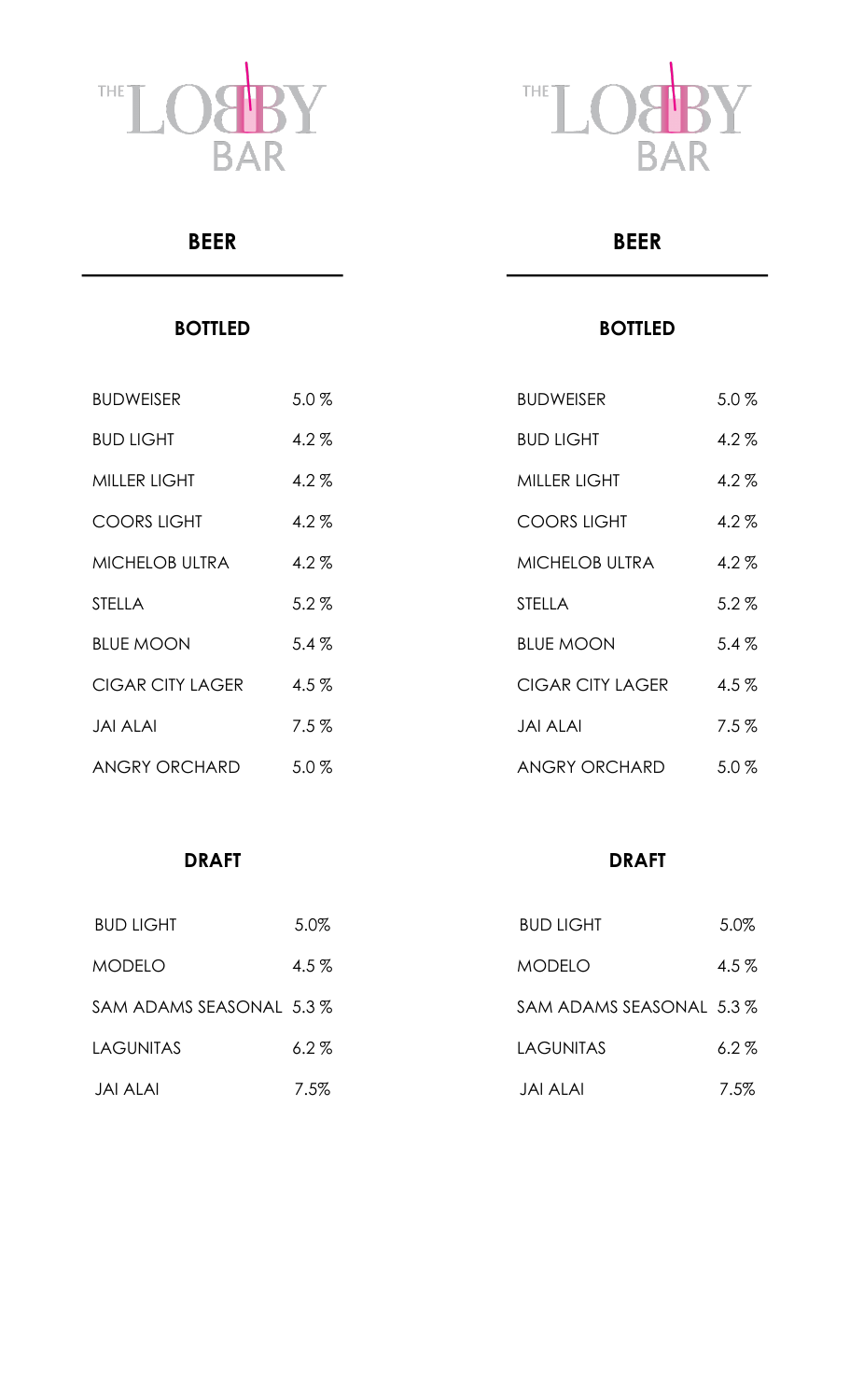## **APPETIZERS**

**GUAVA GLAZED RIBS** 

pickled cabbage 22

**STREET CORN FRITTER** lime, jalapeno, sour cream manchego 14

> **CRISPY SHRIMP** (§) sweet sriracha aioli 24

#### **EAST VS. WEST COAST OYSTERS**

half dozen, sherry mignonette cocktail sauce market price

#### **CHEESE & CHARCUTERIE**

artisan meats and cheeses cornichons guava paste, lavash 26

**TUNA TARTARE** avocado, jalapeno, cilantro passion fruit 26

## **ENTREES**

**Available from 5:30pm-10:00pm**

**SCALLOPS** black pepper, leek, pear, bourbon 36

## **FRENCHED PORK CHOP**

bacon, mustard greens, polenta, white asparagus, spiced demi 54

**RED SNAPPER** parsnip, farro, radicchio, persimmon 39

#### **SEAFOOD LINGUINI**

roc shrimp, bay scallops, razor clams, blood orange, black garlic 38

## **APPETIZERS**

#### **GUAVA GLAZED RIBS**

pickled cabbage 22

#### **STREET CORN FRITTER**

lime, jalapeno, sour cream manchego 14

**CRISPY SHRIMP**

sweet sriracha aioli 24

#### **EAST VS. WEST COAST OYSTERS**

half dozen, sherry mignonette cocktail sauce market price

#### **CHEESE & CHARCUTERIE**

artisan meats and cheeses cornichons guava paste, lavash 26

#### **TUNA TARTARE** (3)

avocado, jalapeno, cilantro passion fruit 26

## **ENTREES**

**Available from 5:30pm-10:00pm**

**SCALLOPS** black pepper, leek, pear, bourbon 36

#### **FRENCHED PORK CHOP**

bacon, mustard greens, polenta, white asparagus, spiced demi 54

**RED SNAPPER** parsnip, farro, radicchio, persimmon 39

**SEAFOOD LINGUINI**

roc shrimp, bay scallops, razor clams, blood orange, black garlic 38